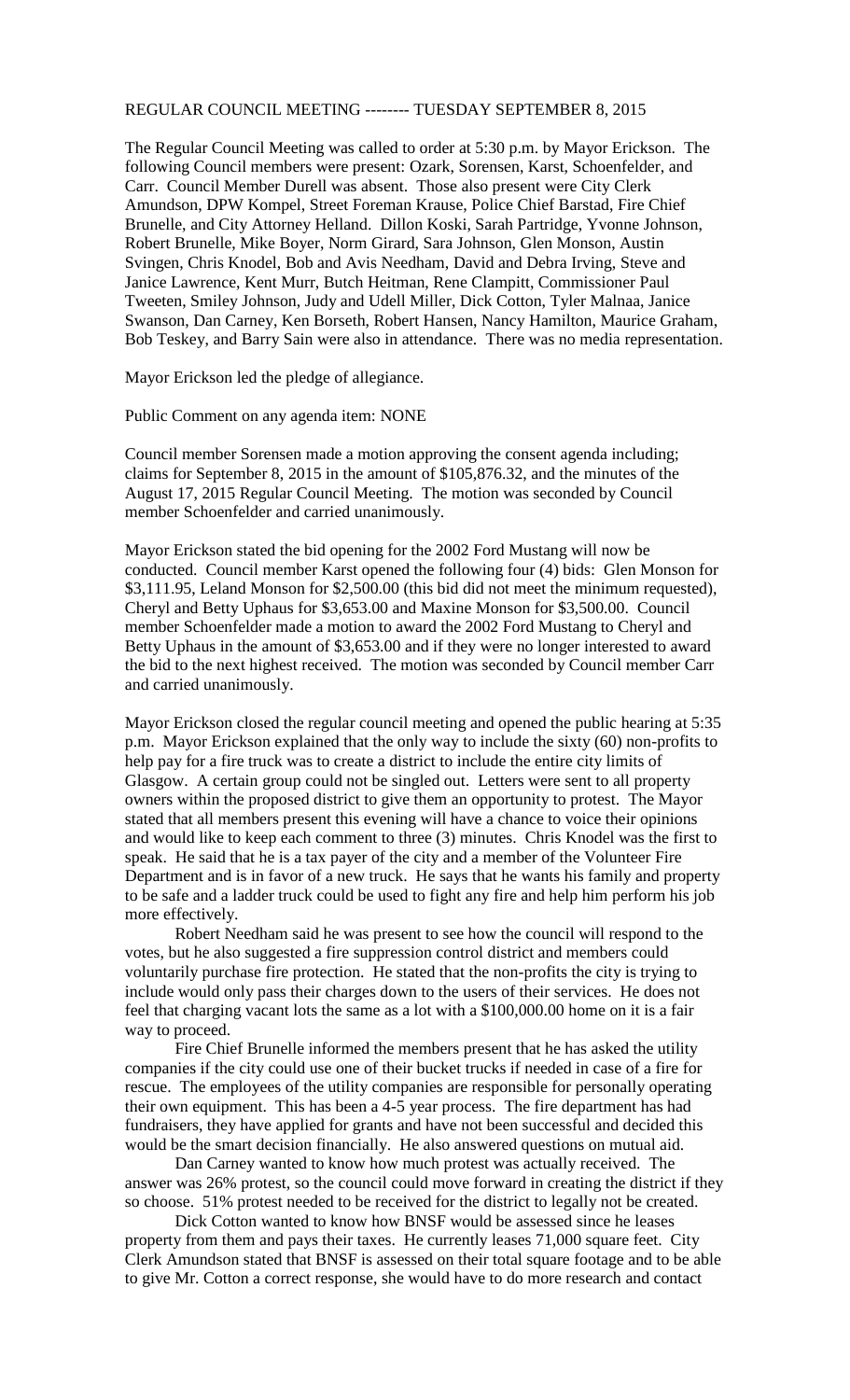him with an answer. Currently, the BNSF leased properties are only billed garbage on their taxes.

Dave Irving said that legally the city could move forward in creating the district since they only received 26% protest and if the Fire Chief says we need a ladder truck, then we need one. He is questioning if the council picked the correct way to assess the properties. A few different options would be to have all lots pay the same or only assess those properties with structures on it.

Debra Irving wanted clarification that it's the actual square footage of the lot being assessed and not the building. She felt that those not participating are in favor of the creation of the district is an unfair way to go about this. She would like to see the protest period redone.

City Clerk Amundson explained how the numbers of protests were counted.

Rene Clampitt stated that most people she had talked to did not want to protest because they did not want to put their name on it.

Kent Murr said that he's been on the Volunteer Fire Department since 1987 and knows that the ladder truck is the way to go. It is more stable and a bucket truck wouldn't be useful for the department. He is a firm believer the city needs a ladder truck.

Sarah Partridge thanked the Mayor for taking the time to explain the process and what her assessments would be for her houses and Farm Equipment Sales. She wanted to know why her renter received the letter and not her. City Clerk Amundson explained that depending on what information was in the Special Assessment Program determined who received one and who did not. She receives all of her information from the Department of Revenue, so maybe information had gotten changed somewhere along the lines, but could definitely look into it for her.

Avis Needham believes that this was not done fairly. She's not against a new ladder truck, but against the way it would be assessed.

Mayor Erickson understands that the timing was wrong with the new taxable values that came out in the mail and the school levy, but the city was at the stage to keep moving forward with the process and allow the citizens of Glasgow the opportunity to voice their opinions.

Steve Lawrence says the process and voting had flaws. He is not against the truck, but thinks there is a different funding method. He gave the Valley Event Center as an example. Lately, everything has been dumped on the tax payers of the community.

Bob Teskey agreed with Dave Irving. He is not against a truck, but is against assessing vacant lots. He believes in the safety of the fire department.

Smiley Johnson stated he is an ex-fire chief and is against the ladder truck. He wanted to know if the city could borrow a bucket from the county if there was a fire that rescue would be required.

Yvonne Johnson wanted to know where the fire truck is that was loaned to Terry, MT and why we can't fix it. Fire Chief Brunelle explained that Terry had lost all of their fire trucks when their building caught fire. He also said that the pumper on it functions, but the hydraulic system failed. It is only a 55' ladder and in good working condition it's worth approximately \$10,000 to \$15,000.00 and would cost \$60,000.00 to repair it.

Janice Lawrence wanted to know how the fire department would get an 80 year old person down a ladder. Brandon said that's when the flight or fight reaction comes into play. They would be guided down the ladder and would be given assistance.

Nancy Hamilton is the Safety Coordinator for Valley County and asked "What is the fire department doing now when there is a fire on a two story building?" Brandon said that they have ground ladders they can use, but can only be used on 1 or 2 story buildings. There are approximately 14 structures that are taller or have a large span that these ground ladders would not work on. Nancy thinks that there should be another voting opportunity.

Ken Borseth said that he used to be on the Volunteer Fire Department. He thinks the protesting set up was incorrect in the way it was done.

Norm Girard wanted to know what the Fire Department would need if there was ever a fire at the Irle School. Brandon said a ladder truck would work best since it's a tall building.

Jan Swanson thinks the letters should be resent. She also wanted to know if the county pays the city to help fight a fire in St. Marie.

Judy Miller also wanted to know how the Mutual Aid works and does the county pay the city when they help fight a fire out of the city limits.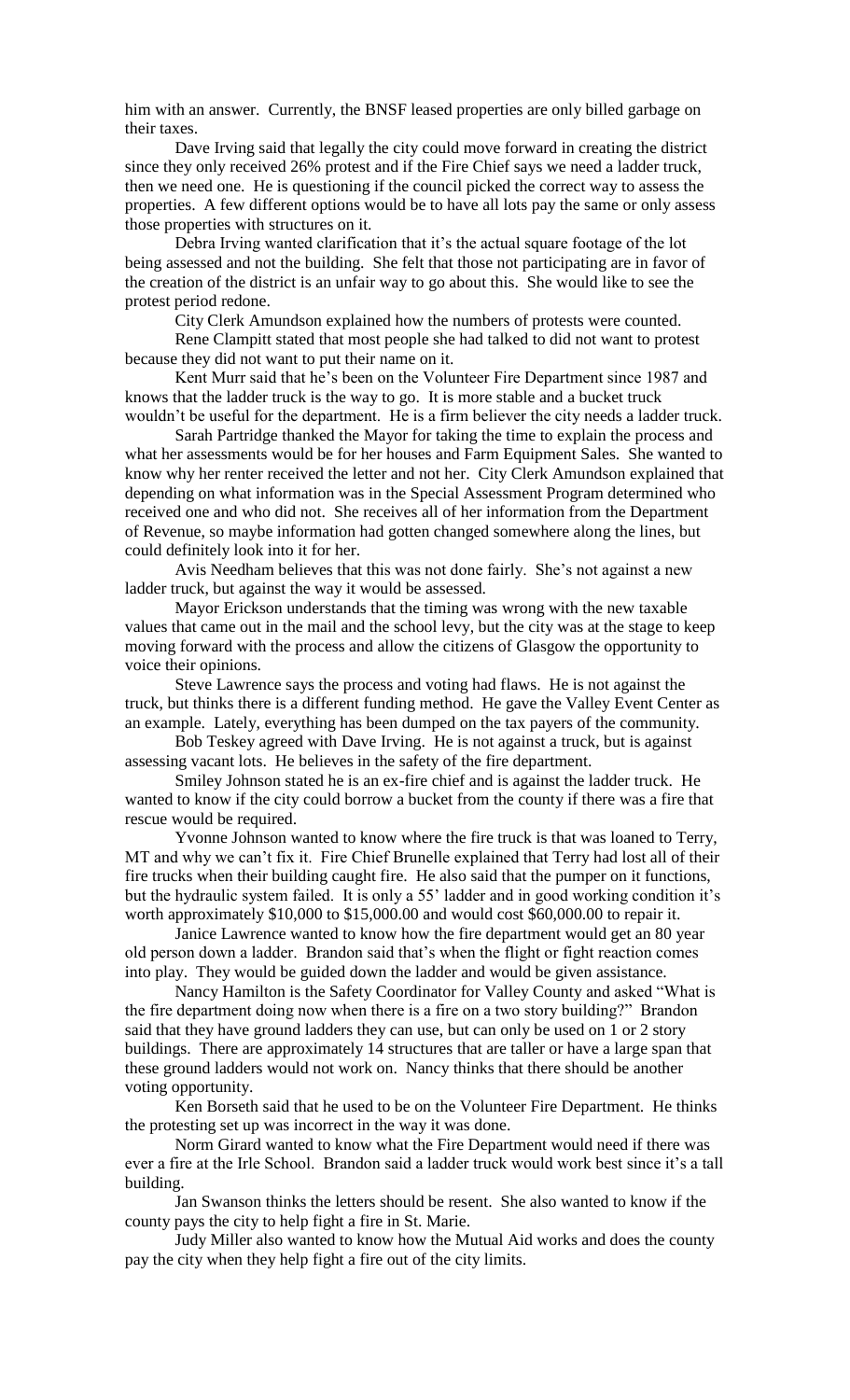Brandon explained that it's almost a wash for how many times each department has helped each other out. So, there is no cost involved for either party. If a fire were to last more than an 8-10 hour time frame, then costs could be discussed.

Commissioner Tweeten wanted the actual numbers on the insurance increases and he would like to see the voting simpler.

Fire Chief Brunelle addressed how the ISO rating is calculated and gave the example on how State Farm figures a profit/loss ratio.

Norm Girard wanted to know how long this assessment would be in place. It would be a 15 year assessment, since that's the life of the loan.

Steve Lawrence wanted to know if the city were to repair the 55' ladder truck would it meet the needs of the city or could it be retrofitted to meet those needs.

Barry Sain stated would the process start over again after the 15 years and would the equipment become obsolete.

Ken Borseth wanted to know if there was a facility big enough to house a ladder truck. Brandon said the fire hall we have now, would be sufficient.

Since there were no more comments, Mayor Erickson asked each Council Member their position on the ladder truck.

Council member Ozark stated that he is against creating the district. The city needs to prioritize starting with the paving of the city streets. He explained that the city had to use extra mills this year with an overall 10% budget cut from each department. This issue will come up again in the near future, it will not go away.

Council member Karst gave kudos to the fire department in raising approximately \$150,000.00 in fundraisers. He agrees with Council member Ozark and believes that our trucks do need to be replaced every 10 years. He wanted to give the community a say, since they were able to be heard on a new pool when that issue came up. So for now; he is against the creation of the district.

Council member Carr thanks those in attendance for their comments. He thinks that the city needs to go back to the "drawing board" and see if there are other financing options or reassess the way the lots were going to be taxed. He is against the creation of the district.

Council member Schoenfelder said that personally she is for a new ladder truck, but maybe the city needs to see if there are other grants we may be eligible for. She understands the language was confusing, but as a representative of Ward 1, she is against the creation of the district.

Council member Sorensen told Brandon that he is doing a great job with the fire department and wants to support them in this endeavor, but the city needs to look into a different funding mechanism.

Mayor Erickson thanked those present for their comments and concerns and closed the public hearing and reopened the regular council meeting at 6:40 p.m.

Mayor Erickson introduced and offered for adoption **Resolution No. 1986** – A Resolution Creating Special Improvement District No. 1 for the Purchase of an Appliance for Fire Protection. Council member Ozark made a motion to table **Resolution No. 1986**  indefinitely. The motion was seconded by Council member Karst; whereby **Resolution No. 1986** was not adopted.

Council member Sorensen made a motion approving the 2015-2016 fiscal year mills in the amount of 251.23 plus 50 carry over mills for a total of 301.23 mills. The allocation is as follows: 290.23 to the General Fund and 11.00 to the Fire Relief Fund. The motion was seconded by Council member Schoenfelder, and carried unanimously.

Mayor Erickson introduced and offered for adoption **Resolution No. 1988** – A Resolution Calling for Bids for the Sale of the Glasgow Police Department 2003 Chevrolet Impala for a minimum bid of \$500.00. Council member Karst made a motion adopting **Resolution No. 1988**. The motion was seconded by Council member Carr; whereby **Resolution No. 1988** was unanimously adopted.

Mayor Erickson introduced and offered for adoption 2<sup>nd</sup> reading of **Ordinance No. 951** – An Ordinance of the City Council of Glasgow, Montana, Amending Section 18-62 of the City Code to Revise the Maximum Parking Time & Prohibiting Parking of Camper, RV, and Watercraft from December 1<sup>st</sup> through March 31<sup>st</sup>. Council member Ozark made a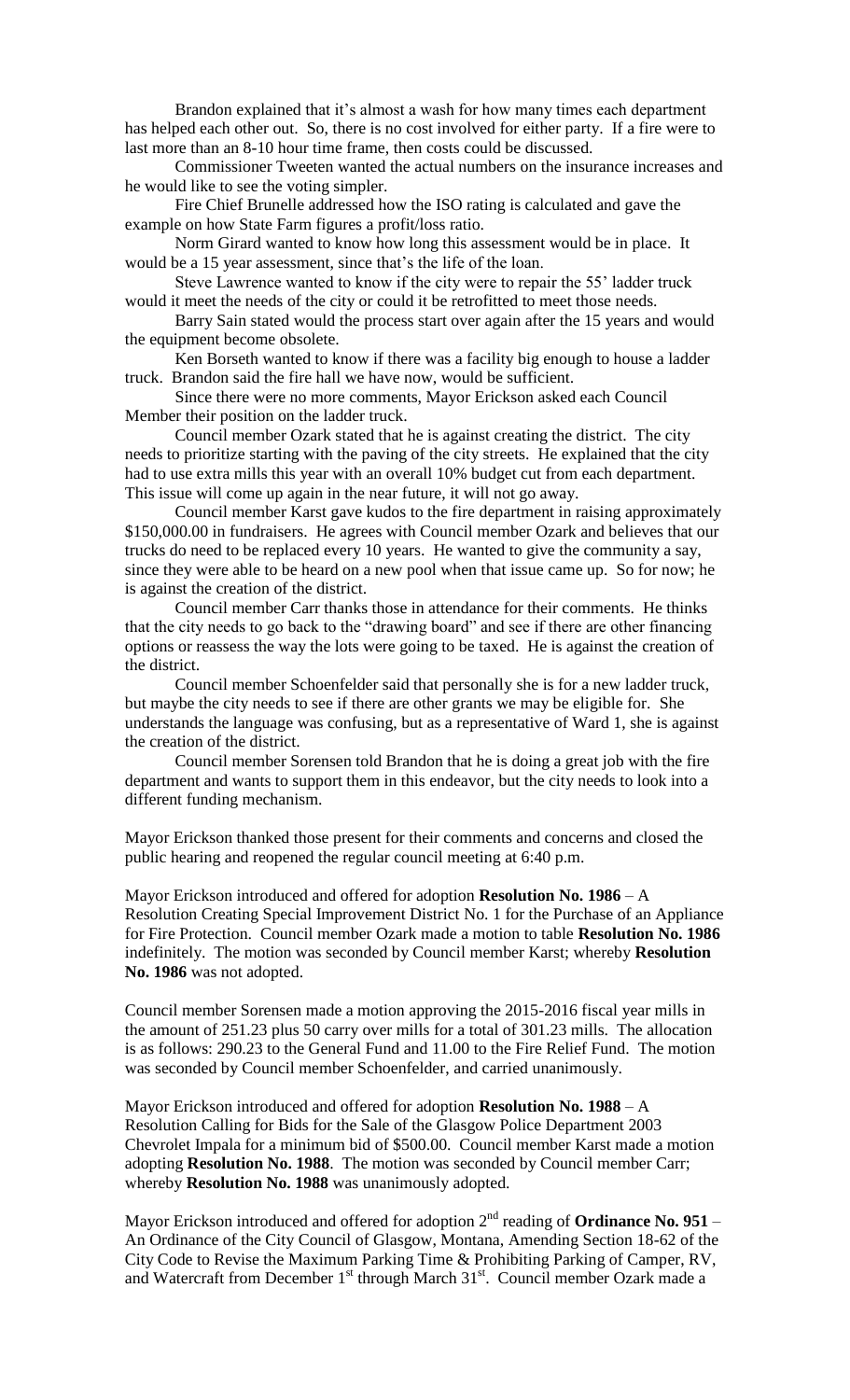motion to adopt **Ordinance No. 951** for second reading. The motion was seconded by Council member Schoenfelder; whereby **Ordinance No. 951** was unanimously adopted for second reading. **Ordinance No. 951** will go into effect October 9, 2015.

Council member Schoenfelder reported on the City Attorney committee meeting. She stated that they had received two (2) requests for qualifications based on a monthly fee structure; one from Helland Law Firm PLLC and one from Kimberly Deschene. They both were viable candidates, but based on the annual savings to the city; the committee would like to recommend Kimberly Deschene for the City Attorney position. Council member Sorensen mentioned that this was a unanimous decision among the committee. Council member Schoenfelder made a motion to enter into a contract with Kimberly Deschene for attorney services for one (1) year. The motion was seconded by Council member Sorensen. Council member Karst wanted to know if the committee had spoken with the City Judge to see how many hours a week she meets with the attorney and is her travel cost going to be extra. Council member Ozark inquired on how often Kimberly would be in Glasgow. Council member Carr commented that he is against an out of town attorney. Council member Schoenfelder said that her travel is included in her monthly fee, she would be here the entire third week of every month and attend that council meeting and meet with the judge. Mayor Erickson called for a vote. Council members Schoenfelder, Sorensen, and Ozark voted for; Council members Carr and Karst voted against. Motion passed.

Mayor Erickson explained the proposed Mutual Consent Agreement from the county. The county suggested that the city and county share an attorney, with the city paying the county \$24,000.00 annually. The committee decided that this would not be financially feasible for the city to enter into this agreement. Council member Ozark made a motion to not enter into a mutual consent agreement with the county. The motion was seconded by Council member Karst, and carried unanimously.

## Old Business:

-Levee Safety Committee Report – Mayor Erickson said the fourth version of the SWIF plan has been submitted. DPW Kompel mentioned he is waiting for the RFP's to be submitted from some engineering firms, so a risk analysis for the levee can be completed. The Levee Committee is looking into a Resiliency Grant that could assist with some of the cost associated with this.

- Update on GNDC noncompetitive grant – City Clerk Amundson is working on an advertisement for interested parties that may want to sit on the Housing Board. Council member Schoenfelder stated she would.

-Renovations on the T-33 Airplane – Mayor Erickson had emailed the people again.

## Department Head Reports:

Fire Chief Brunelle thanked the council for the work that has been put into trying to create the district.

Street Foreman Krause said his department is working on refilling some of the pot holes. The painting of the cross walks have been completed and they will be crack sealing in the next few days. The fence is being installed at Candy Cane Park and after that is done; they will start to assemble the equipment.

DPW Kompel mentioned there was a meeting for the RFP for the levee, there were 11 packets that went out and he is just waiting for responses. He updated the council on the TSEP conference call that was held the other day. He is also waiting to hear back from the Department of Labor on the hot mix plant.

Police Chief Barstad said that his department assisted with the traffic flow at the Irle School the other day. After the paving is completed there the parking issue will change.

City Clerk Amundson said there will be a budget meeting on Wednesday September  $16<sup>th</sup>$ at 5:30 p.m.